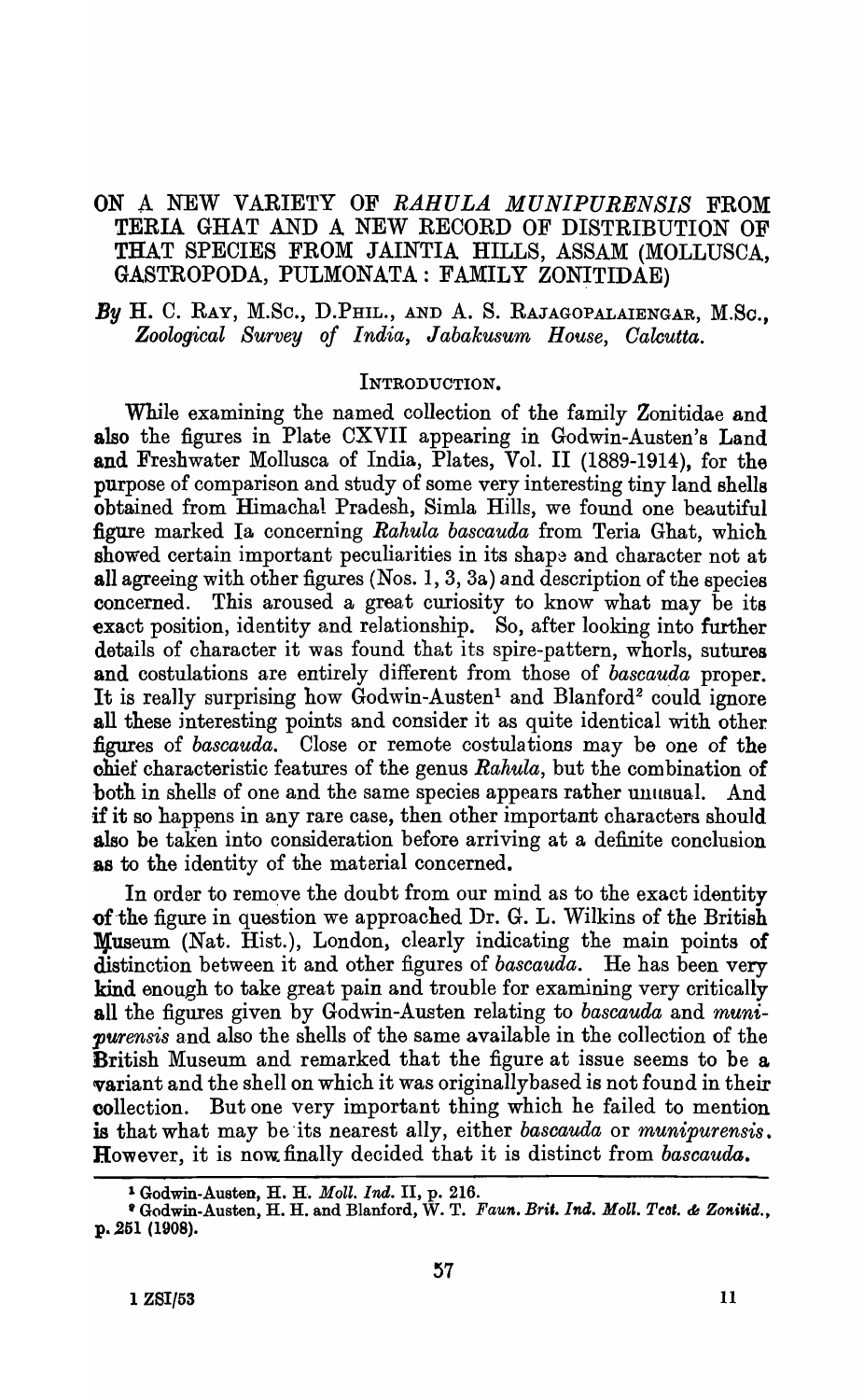The nature of spire, whorls, sutures and costulations as found in the figure under observation may, no doubt, indicate its position and affinity more nearer to the species *munipurensis* than to *bascauda* proper, but not so much as to make it identically same owing to some important points of difference. So, we consider it better to treat this as a new variety of *munipurensis,* for which the name *teriai* is proposed after the type-locality Teria Ghat.

The illustrations given in Plate I, if carefully examined, will certainly leave no doubt as to the marked difference in shell-characters between *teriai* and *R. bascauda* and also the nearest approach of the former to *R. munipurensis* justifying at least a separate varietal rank, if not specific.

We offer our cordial thanks to Dr. G. L. Wilkins of the British Museum for his valuable remarks and to Dr. S. L. Rora, Director, Zoological Survey of India, for his useful criticisms. Thanks are also due to Shri A. K. Mondal, our Artist, for the care he has taken in drawingthe figures.

# Rahula munipurensis Godwin-Austen, 1907 var. teriai, nov.

### (Plate VI, Fig. 2.)

- *1907. Bakula bascauda* (in part), Godwin-Austen. *Moll. Ind.* II, p. 218, pl. CXVII, fig. Ia.
- *1908. Bakula bascauda* (in part), Godwin-Austen and Blanford. *Faun. Brit.1nil. Moll. Te8t.* & *Zonitid.,* p. 251.

The main points of interest in which this new variety differs from the *forma typica* are :—shell appearing slightly more conical owing to narrowness of the spire; sutures slightly more oblique; costulations not so strong, regular and close-a remarkable feature, indeed; aperture roundly-lunate somewhat like that of *R. bascauda,* though its outer angulation appearing less pronounced than in the latter owing to upper part of the peristome becoming slightly more curved and less projectng; lower part of the columella not so vertical and curved and this condition together with less descending of lower end of the peristome make the aperture roundly-lunate like that of *bascauda,* though not semi-circular as in *munipurensis. .* 

### *Type-locality.-Teria* Ghat, Assam.

*Remarks.*—The apertural peculiarities (including those of the lips) of the new var. *teriai* may suggest some affinity with *Rahula bascauda* (Benson), but other essential features of the shell already mentioned above will certainly show its closer approximation to  $R$ , munipurensis justifying the varietal rank proposed.

Now, we like to add a few words more about the new record of distribution of *R. munipurensis* from the Jaintia Hills of Assam. This interesting species was originally described by Godwin-Austen (1907\ from the Munipur Hills, Assam (hence the name *munipurensis),* and on